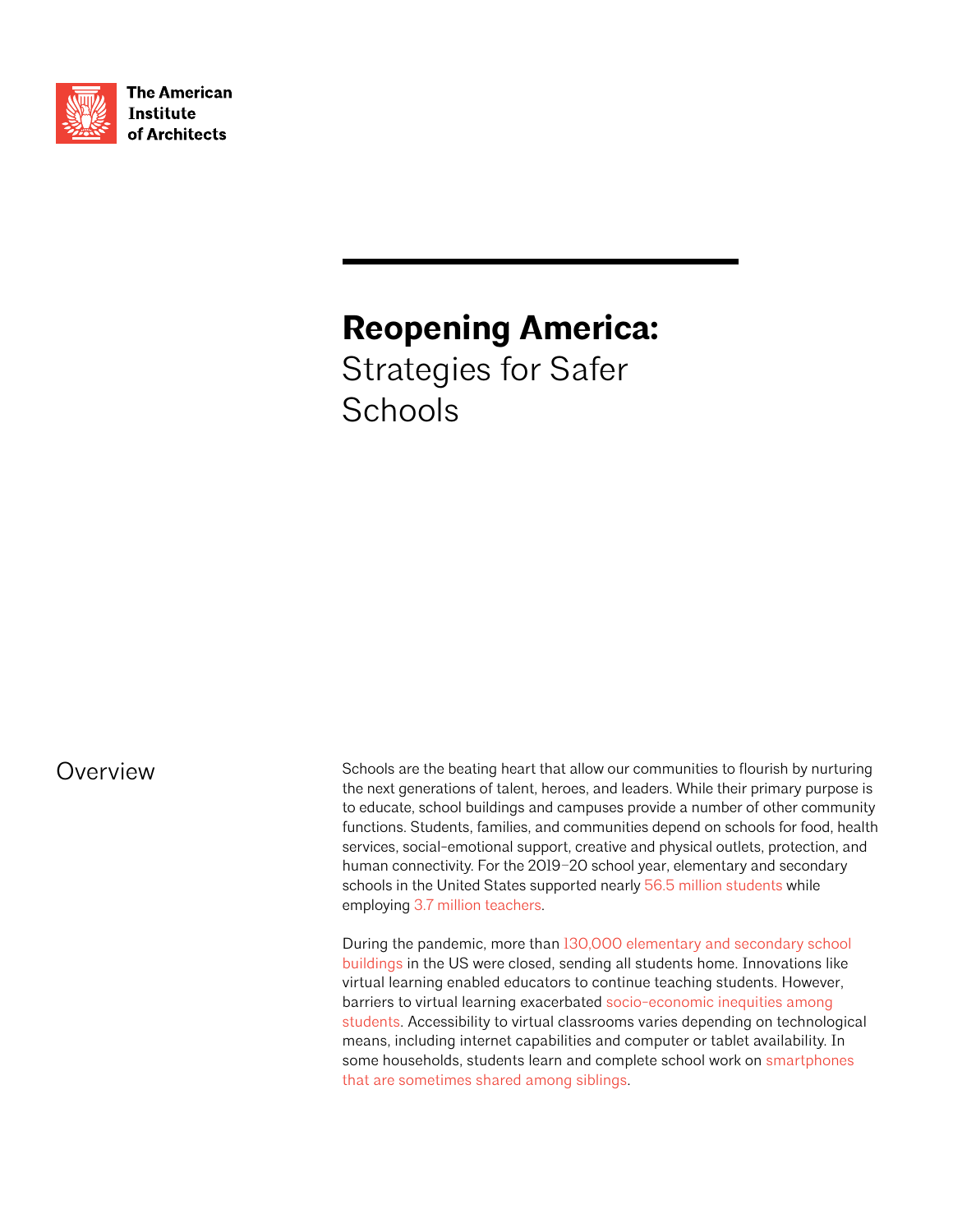Further, the ability to go to school can mean the difference between life and death for some students. Hunger rates for children are [staggering,](https://www.nytimes.com/2020/05/26/us/politics/child-hunger-coronavirus.html) the education success gap is [widening,](https://www.washingtonpost.com/local/education/online-learning-summer-school-coronavirus/2020/04/11/de11c278-7adc-11ea-a130-df573469f094_story.html) domestic violence threatens lives, and physical inactivity adds to our nation's obesity challenges. Because schools are safe havens for so many, it is critical that we begin to pave the path to reopening our schools in a safe and measured way.

While virtual learning will likely continue in some form after schools reopen, returning to classrooms—even on a limited basis—is critical to students' emotional and mental well-being. While curriculum plays a significant role in preparing children for success as an adult, relationships and interpersonal experiences are just as crucial to childhood development. Many students are longing to reconnect with friends and teachers and miss sharing experiences like classroom field trips [and graduation ceremonies.](https://www.nytimes.com/2020/04/14/us/school-at-home-students-coronavirus.html)

For the 2020–21 school year, districts face the difficult task of determining if their school facilities will reopen this fall; and if so, how can they accommodate a basic level of operations within an acceptable level of risk? These are difficult and complex decisions that need to be broken down into [manageable pieces.](https://www.aia.org/resources/6299432-risk-management-plan-for-buildings?editing=true&tools=true) The steps that we take today in response to the COVID-19 pandemic will lay the groundwork for the proactive, long-term preparedness necessary to ensure our schools are resilient to future shocks and stresses, including potential influenza pandemics.

Architects can utilize problem-solving and thinking skills to provide input to school districts across the nation as they begin to formulate re-occupancy plans, from spatial reconfigurations to ventilation considerations. The American Institute of [Architects \(AIA\) established a team of architects, public health experts, engineers,](http://content.aia.org/sites/default/files/2020-06/Reopening-America-Strategies-for-Safer-Buildings_final.pdf)  [and facility managers to assess and prepare the built environment for reopening](http://content.aia.org/sites/default/files/2020-06/Reopening-America-Strategies-for-Safer-Buildings_final.pdf)  [during outbreak cycles of the pandemic](http://content.aia.org/sites/default/files/2020-06/Reopening-America-Strategies-for-Safer-Buildings_final.pdf). The following report summarizes the team's findings specifically related to K-12 schools and provides insights and guidance to education officials on reopening.

### Background

K-12 schools are vital social infrastructure within communities. A holistic and proactive approach based on current science and public health information must exist before they can reopen.

Many factors need to be taken into account given that school buildings vary in age, square footage, location, context, condition, spatial constraints, infrastructure, and student populations. Generally, schools include a variety of spaces, including classrooms, labs, administrative offices, wide corridors, outdoor areas, a cafeteria, and a nurse's office. Buildings are designed—and sized—based on code and pedagogical requirements, durability, security, and other best practices for the age and population that also fulfill state and local codes and policies. The needs of students, depending on age groups and grade levels, also need to be considered. For example, children in kindergarten will have very different needs and ability to comply with changing behavior norms, than those students in high school.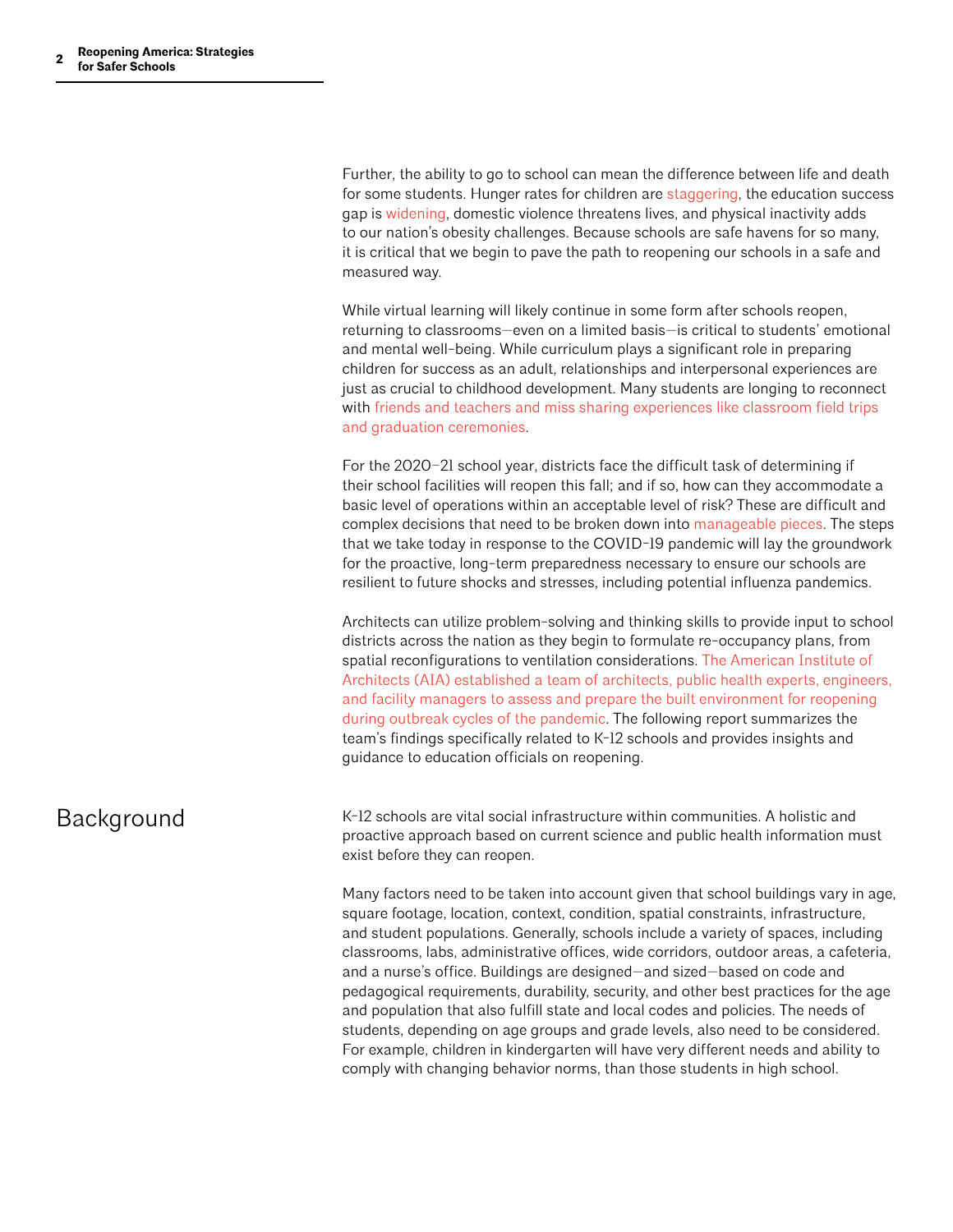Student population sizes and activities will also need to be examined. In 2020, the national average public school population is approximately [526 students](https://www.publicschoolreview.com/average-school-size-stats/national-data). Over the course of a typical school day, there are several high-risk occasions where students and faculty gather in close proximity, including arrivals, departures, allschool assemblies, lunchtime, and group-based extracurricular activities. Within the context of pandemic recovery, it is important to limit these assembly-type gatherings in order to reduce the likelihood of spreading an infectious disease. It is also important to limit the impact of activities—such as singing, running, and cheering—that can contribute to [super-spreader events](https://wwwnc.cdc.gov/eid/article/26/6/20-0495_article).

This report provides basic building blocks that are flexible enough to be adjusted on a case-by-case basis when working with a team of architects, engineers, public health experts, and facility managers to adapt education facilities to mitigate risk of SARS-CoV-2 transmission.

- Follow federal, state, and local laws and regulations, which will determine when schools reopen to the public and provide a legal basis for school and educational activities to resume operations.
	- Determine administrative protocols and how to communicate them to stop the transmission of germs before people enter the building. Adopt [policies](https://www.cdc.gov/coronavirus/2019-ncov/community/schools-childcare/guidance-for-schools.html) requiring symptomatic students and staff—or those who have been in contact with someone known to be ill or who has tested positive—to stay home.
	- Develop a district-wide master plan of services and an inventory of available spaces.
	- Define the basic spaces and activities within a school building that will be required to operate.
	- Establish partnerships with public and private entities, such as museums and community centers, that can provide additional facility resources. These partnerships can decentralize school-based activities, while strengthening community response.
	- Consider school functions and activities that can be performed in an alternative setting, including for populations who have dependencies on staff, facilities, or other materials provided by schools. For example, older children are better able to undertake remote learning and individual projects.
	- Evaluate the condition of the building and its systems. Buildings with low or no occupancy and that were not maintained during closure may need to operate on a limited schedule and may require recommissioning to be safely re-occupied.
	- Promote positive mental and socio-emotional health during the pandemic by providing an inclusive and welcoming environment that allows teachers and staff to integrate back into the school community. Students and staff may demonstrate heightened levels of stress, fear, and confusion returning to classrooms. There may also be social stigma attached to students and staff who contracted COVID-19, recovered, and returned to school settings.

### Consideration for reopening schools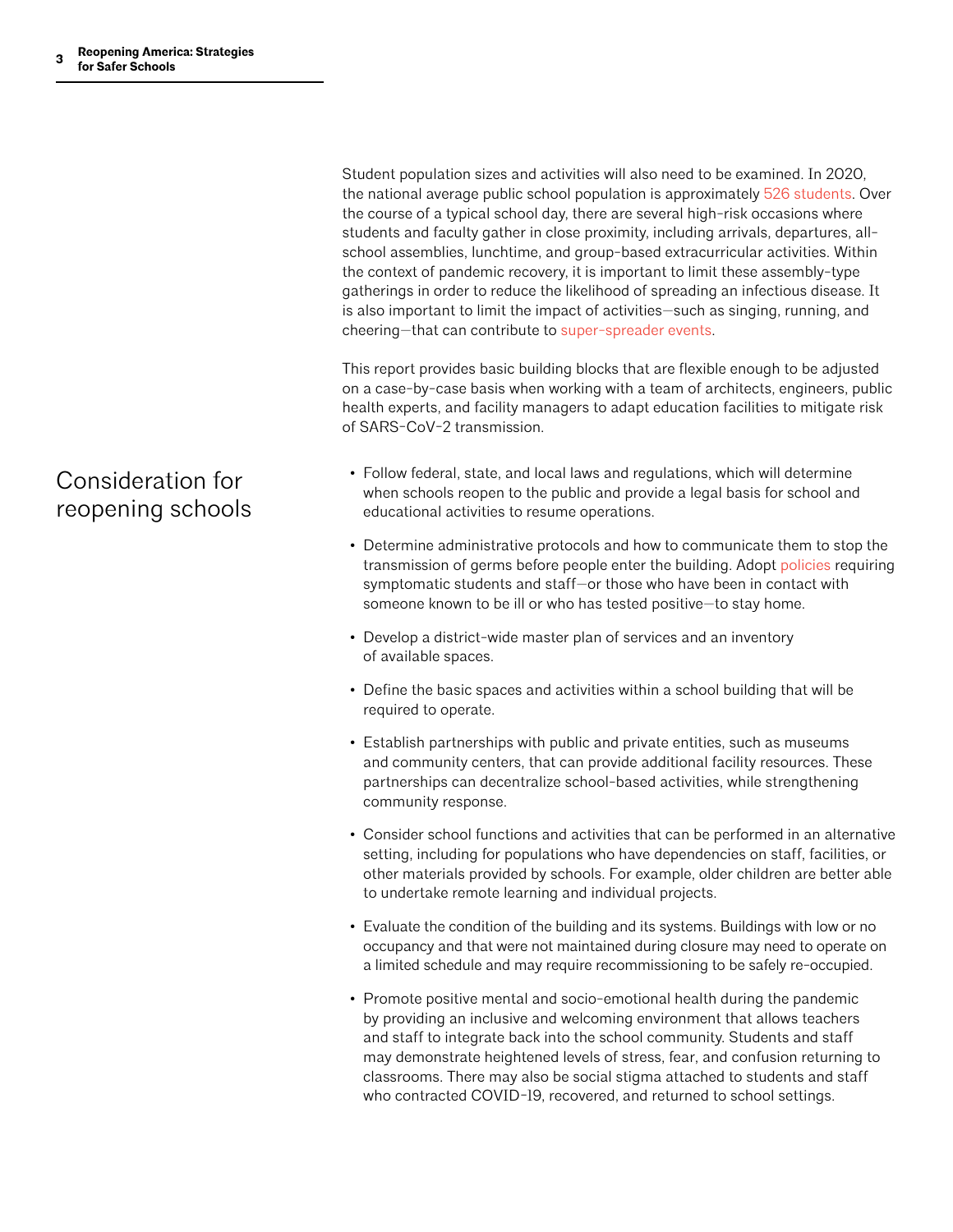#### **Step-by-step Risk Management Plan for Buildings**

When reopening schools, education officials can utilize a seven-step Risk [Management Plan for Buildings](https://www.aia.org/resources/6299432-risk-management-plan-for-buildings?editing=true&tools=true) to assess hazards, prioritize and apply architectural or engineering strategies (controls), and reduce risk. The primary objective is protecting the health and safety of students, teachers, and staff while promoting a positive and welcoming learning environment that is also secure.

Mitigations for reopening schools should address the following hazards:

- Virus transmission through close personal contact (being within six feet of [another person for more than 15 minutes](https://www.cdc.gov/coronavirus/2019-ncov/php/public-health-recommendations.html)) among teachers, staff, and students in large assembly gatherings, classrooms, and physical education activities. This is the primary way COVID-19 is transmitted and can be the focus of mitigation strategies..
- Virus transmission through contact of shared surfaces. All contact surfaces should be considered, including, but not limited to, desks, lab and gym equipment, books, water fountains, door handles, and personal possessions (such as sharing pencils, backpacks, and electronic devices).
- [Aerosolized transmission of virus droplets](https://www.ashrae.org/about/news/2020/ashrae-issues-statements-on-relationship-between-covid-19-and-hvac-in-buildings) possibly through HVAC systems.
- [Fecal-oral transmission](https://www.ncbi.nlm.nih.gov/pmc/articles/PMC7141637/) via shared restrooms.

For more detailed information on public health hazards and considerations in schools, see AIA's [COVID-19 emerging research and public health data](http://content.aia.org/sites/default/files/2020-06/AIA_Public_Health_Briefing.pdf).

Control strategies that can mitigate these hazards in schools include the following. All strategies may or may not be appropriate or desirable.

- Avoiding large group gatherings and pinch-points where individuals come into close proximity with one another.
- Determining school capacity within the context of physical distancing guidelines and maximizing school capacity by assessing appropriateness of converting common spaces (gymnasiums, libraries, cafeterias, and media centers) to academic spaces.
- Breaking down the school into separate zones by grade level and class to reduce personal contact. A cluster of classrooms can be grouped around a common bathroom, hallway, and egress points to reduce the numbers of students and their movements in each area of the school building over the course of the day.
- Posting signage and floor markings in queuing areas to indicate adequate physical distancing.
- Increasing use of outdoor spaces and adding temporary structures, such as canopies, tents, etc., to reduce dense occupancy in the building.

### Hazards and strategies in schools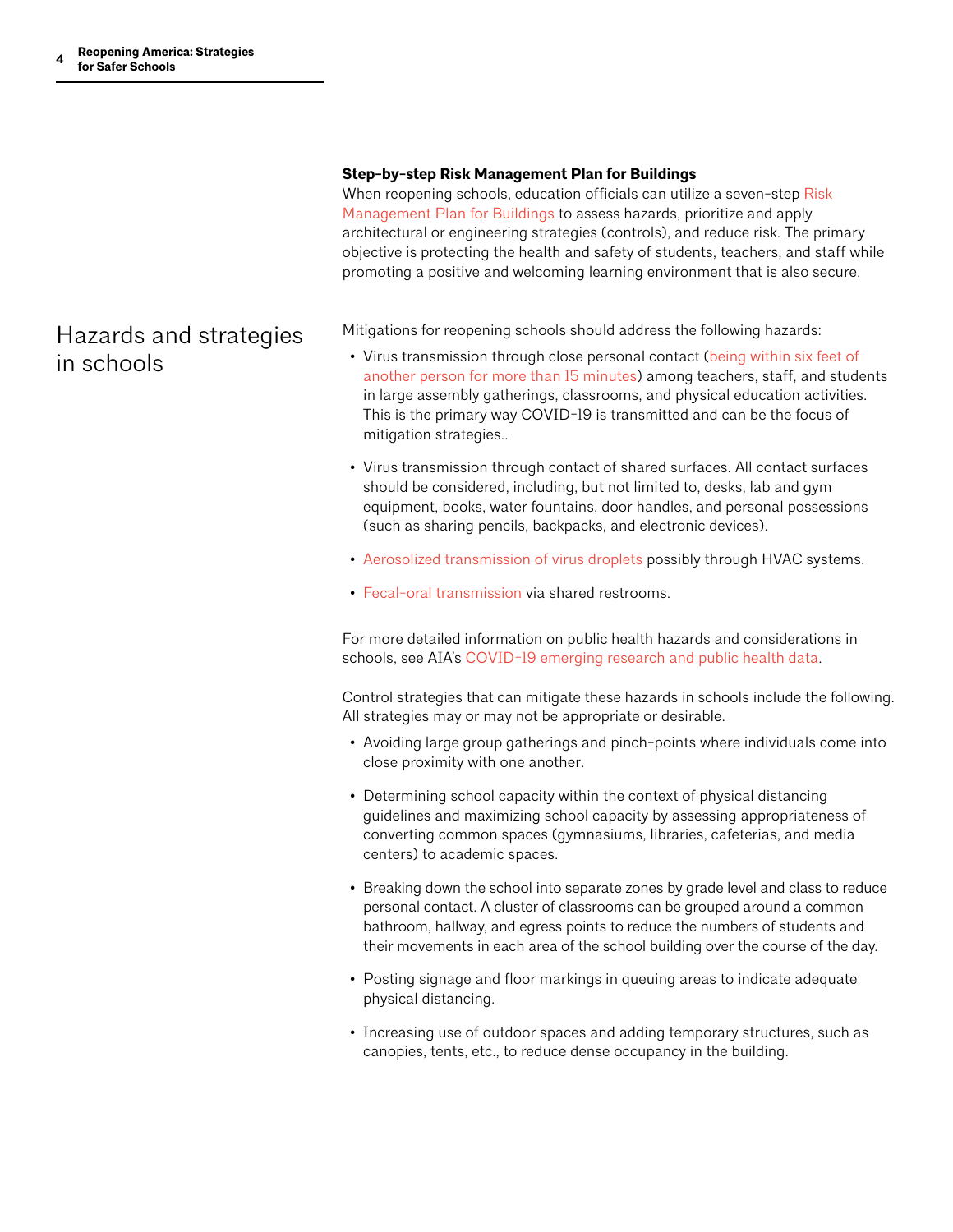- Implementing increased cleaning and maintenance protocols to reduce virus transmission. Building facility staff should frequently disinfect all high-touch spaces, surfaces, hardware, furnishings, and classroom tools, at a minimum, per CDC guidelines.
- Engaging students in the cleaning and sanitization process as they start and finish activities.
- Posting signage on the exterior and throughout the building describing implemented mitigation strategies and expectations of occupants, including PPE requirements, cleaning/disinfecting policies, behavioral reminders, and scheduling.
- Recommissioning and enhancing ventilation systems. A study from the [University of Nebraska](https://research.unl.edu/annualreport/2015/assessing-school-environment-and-student-performance/) found that 75–80% of 220 K-12 schools in Nebraska and Iowa did not meet the American Society of Heating, Refrigerating and Air-Conditioning Engineers (ASHRAE) minimum standard for ventilation rates [\(Standard 62.1-2010](http://arco-hvac.ir/wp-content/uploads/2016/04/ASHRAE-62_1-2010.pdf)). ASHRAE has developed guidance specific to schools that includes, but is not limited to, air flushing of all spaces prior to re-occupancy and on a daily basis as well as new recommendations for temperature (68–78 degrees) and relative humidity in rooms (between 40–60%). Where possible, utilize CO $_{\rm 2}$  monitors to meet ASHRAE standards and increase air filtration from the typical [MERV 8 to MERV 13](http://arco-hvac.ir/wp-content/uploads/2016/04/ASHRAE-62_1-2010.pdf) filter. Consider UV lighting in air handling systems and/or classrooms where appropriate. Consult with a mechanical engineer or HVAC specialist when considering changes to existing systems to ensure proper function and reduce chances of mold and mildew growth over the long term.
- [Recommissioning building water distribution systems,](https://aiha-assets.sfo2.digitaloceanspaces.com/AIHA/resources/Public-Resources/RecoveringFromCOVID-19BuildingClosures_GuidanceDocument.FINAL.pdf) including equipment with water reservoirs (i.e., anything utilizing water, such as water heater storage, ice machines, drinking fountains, decorative fountains, and coffee machines), if the building has remained unoccupied or shutdown.
- Educating students and staff about COVID-19 and how to reduce its spread.
- Adopting PPE policies—in alignment with CDC guidelines—for protecting staff, teachers, and students, especially school nurses who may need to interact with symptomatic individuals

#### **Entrances and circulation spaces**

In order to promote school security, students typically funnel through a single point of entry that is closely monitored by teachers and/or security staff. Perimeter doors are typically out of sight and designed for emergency egress only. Entrances and circulation areas present pinch points that can limit the ability to properly physically distance. This can create longer queues at entrances, extending the amount of time it takes to enter a building, and cause congestion in corridors. If feasible, schools may [consider screening students and staff for COVID-19 symptoms as they enter schools.](https://www.cdc.gov/coronavirus/2019-ncov/community/schools-childcare/schools.html)

Control strategies that can reduce risk at entrances and in circulation spaces, include:

• Staggering schedules, including opening and closing times, to reduce traffic at entrances at any one time.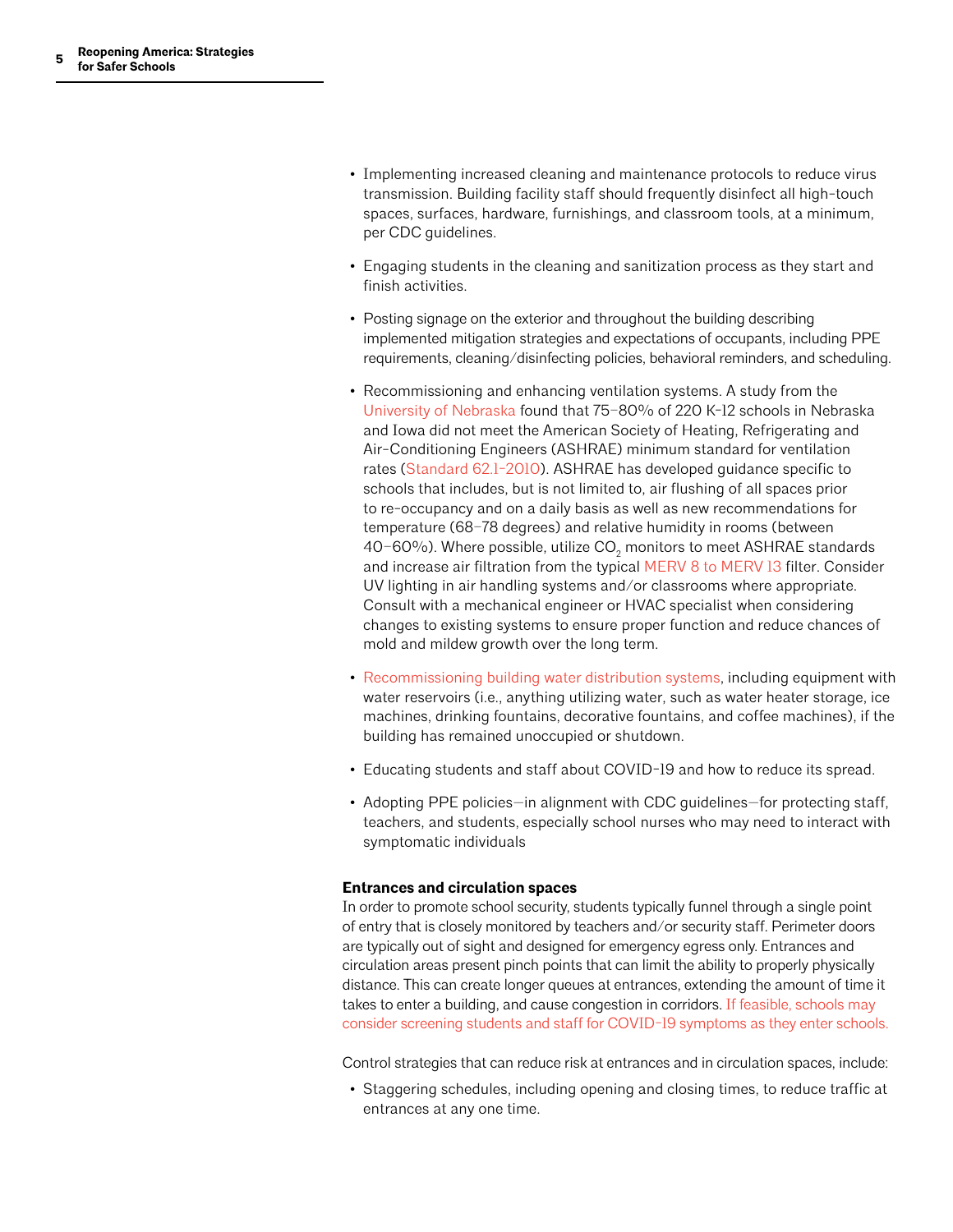- Creating queuing zones at a building entrance with signage and ground markings indicating minimum six-foot distancing.
- Constructing temporary infrastructure, such as canopies, to support queuing during inclement weather.
- Setting up a supervised quarantine area for symptomatic students.
- Utilizing multiple points of entry during arrivals and departures while maintaining a secure perimeter.
- Identifying separate staff and student entry points.
- Implementing hands-free door openers and hardware to limit touching of surfaces.
- Limiting access to only essential staff and visitors. During the school day, consider having visitors and deliveries come through the main or other typical entry and continue to follow security procedures.
- Providing physical distancing signage and floor markings within the front office.
- Providing additional protection for reception staff, such as a vertical plexiglass sneeze guards.
- Creating one-way circulation in hallways to maintain physical distancing and reduce face-to-face contact while maintaining access to emergency routes and exits.
- Removing or relocating obstacles (e.g., corridor lockers) to create more space and support physical distancing.
- Blocking off water fountains or replacing with touchless bottle filling stations.

#### **Classrooms**

The average classroom occupancy is [20 students in a typical US public school.](https://stats.oecd.org/Index.aspx?DataSetCode=EDU_CLASS) Classrooms can range from 700–1,300 square feet depending on state standards and student age groups. Typically, students sit at desks that are in close proximity to one another and for periods longer than 15 minutes, which is the current exposure threshold for ["contact.](https://www.cdc.gov/coronavirus/2019-ncov/php/public-health-recommendations.html)" Students also typically work together in small groups while facing each other and move around the classroom for learning activities. Additionally, science and other interactive programs promote group activities and may require shared equipment. Students frequently touch shared surfaces, such as desks, chairs, books, and equipment, which can increase the spread of germs, including SARS-CoV-2.

Control strategies to reduce the risk in classrooms and accommodate square footage needs could include:

• Repurposing cafeterias, gymnasiums, and libraries as larger classroom spaces.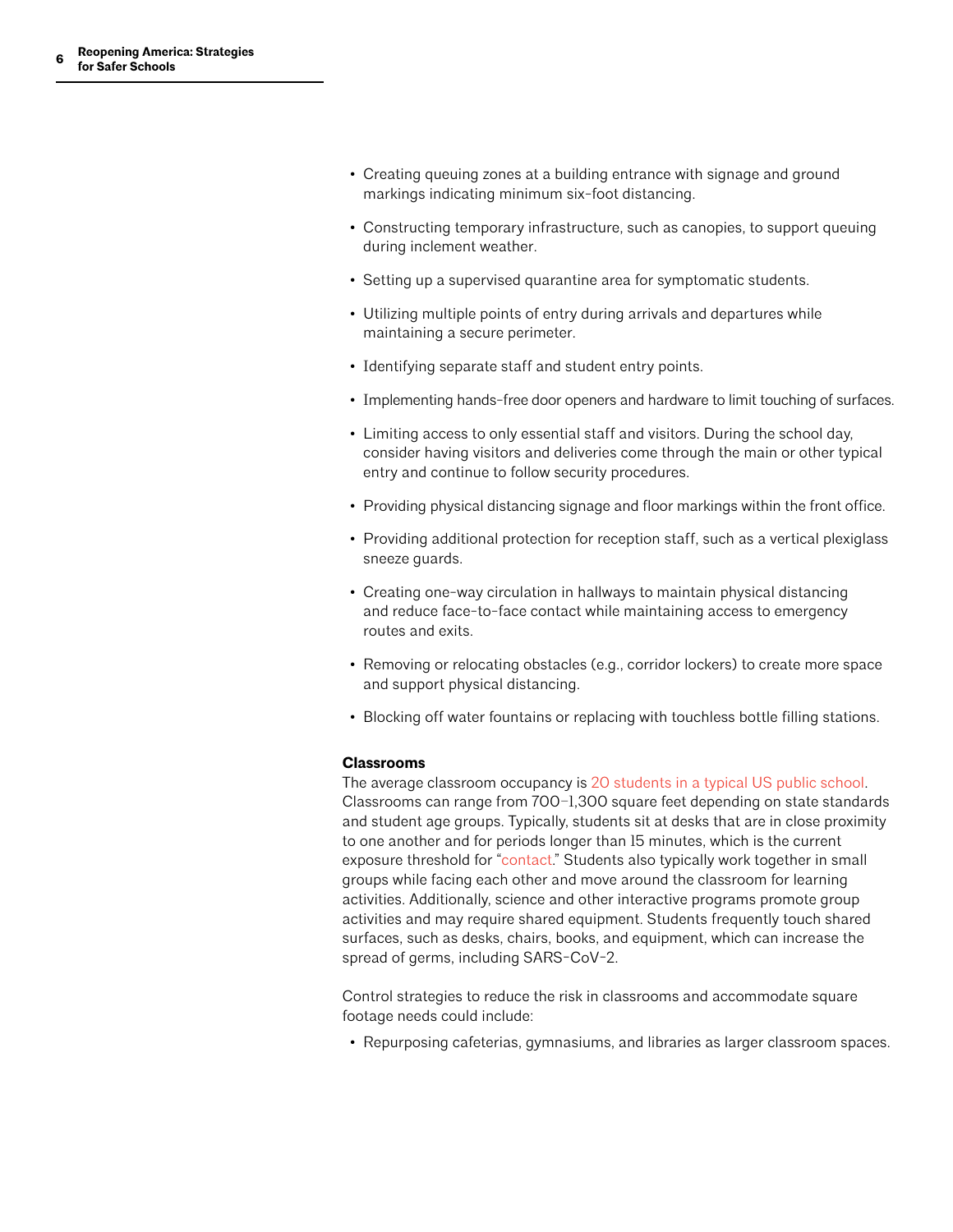- Considering remote learning for upper grades (6–12) and using a majority of in-person teaching spaces for children with special needs and students for whom remote learning is less effective and a greater challenge if district enrollment exceeds new system capacity.
- Reducing occupancy in classrooms and the number of desks and worktables.
- Enlarging space for students by removing nonessential furniture components.
- Turning desks to face the same direction and fixing casters to limit furniture mobility.
- Mapping floors to delineate one-way walking paths and furniture locations.
- Relocating materials and storage to clean rooms more easily.
- Lockable storage for hazarduous cleaing and disinfection products for staff use only.
- Where physical separation is not possible, securely installing cleanable dividers between worktables or office systems can reduce risk but be sure they do not pose a tripping hazard nor disrupt ventilation or fire systems. Plexiglass and other transparent materials can further help to maintain visual connections
- Using cubbies, shelf units, and other classroom furniture as low barriers adjacent to student desks or teaching areas, etc.
- Limiting the number of students in an area to two or three, if the classroom is divided into activity zones (center-based learning) where students rotate in small groups to interact with the teacher.
- Creating a handwashing station in or adjacent to the classroom or sanitizing station(s).
- Adding a touchless water bottle filling station in classrooms.
- Enhancing acoustic treatment so that teachers and students can be heard when speaking through masks.
- Providing video conferencing and projection equipment for remote learning that allows viewing of the teacher and white board. Include microphone and speakers for teachers in large classrooms
- Opening windows as much as possible for fresh air.

Administrative strategies for classrooms to reduce risk include:

- Requiring students to wear masks in school, as appropriate for their age and ability, except when eating.
- Teaching some students in class and others remotely.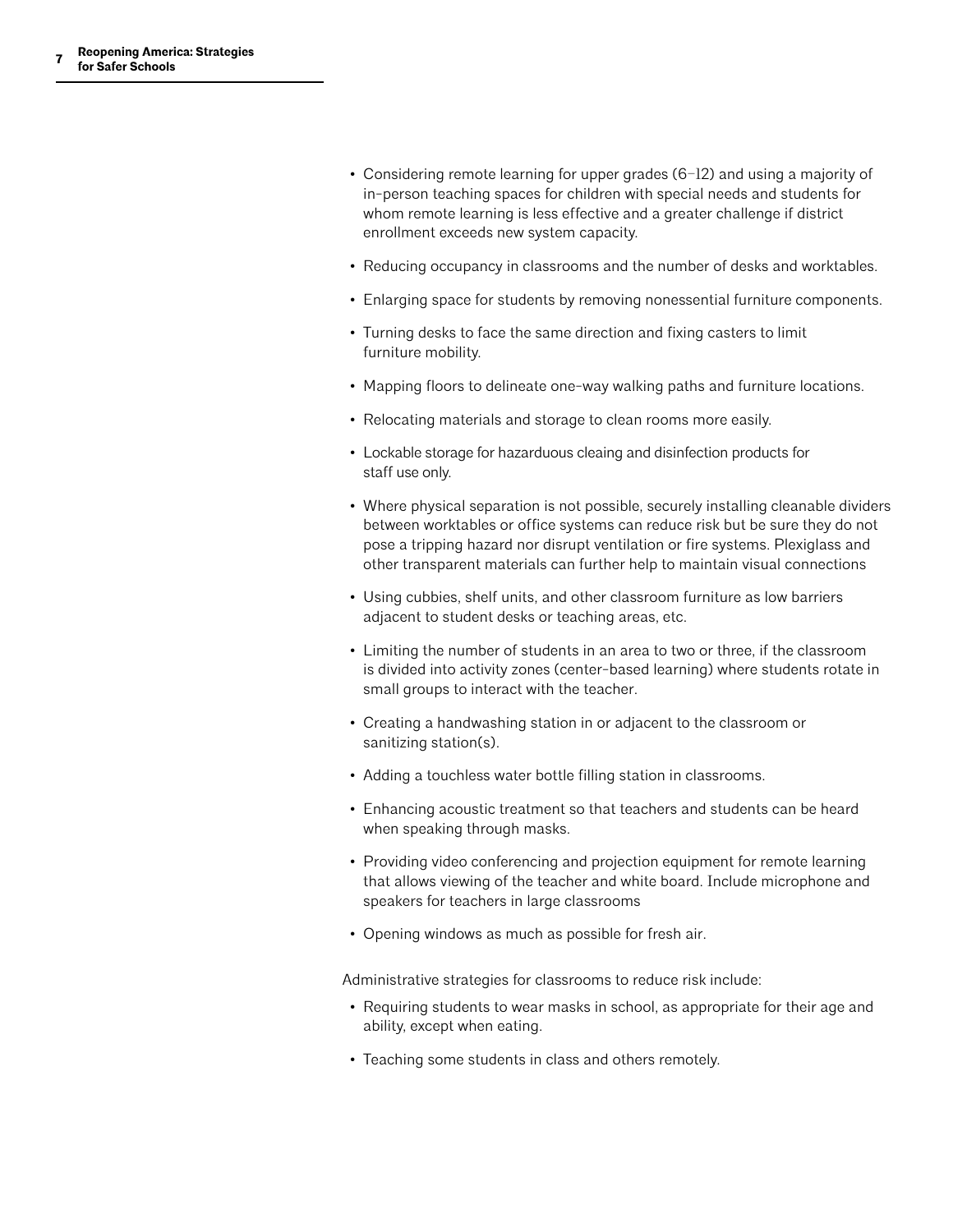- Scheduling students for half-day in-class instruction five days per week or for full days two to three days per week (e.g., Monday, Wednesday, and every other Friday and Tuesday, Thursday, and every other Friday).
- Rotating teachers rather than students between classrooms for specialized programs like art class.
- Ensuring staff clean and disinfect shared supplies or bring new supplies to each class.
- Establish day-to day cleaning and disinfection protocols as well as extensive cleaning and disinfection protocols throughout the school week.
- Conducting classes outdoors to increase natural air flow and connections with the natural environment, which can reshape the learning landscape into a laboratory.

*Analysis of physical distancing in classroom application* 





### 6' student space 6' between desks 6' between students

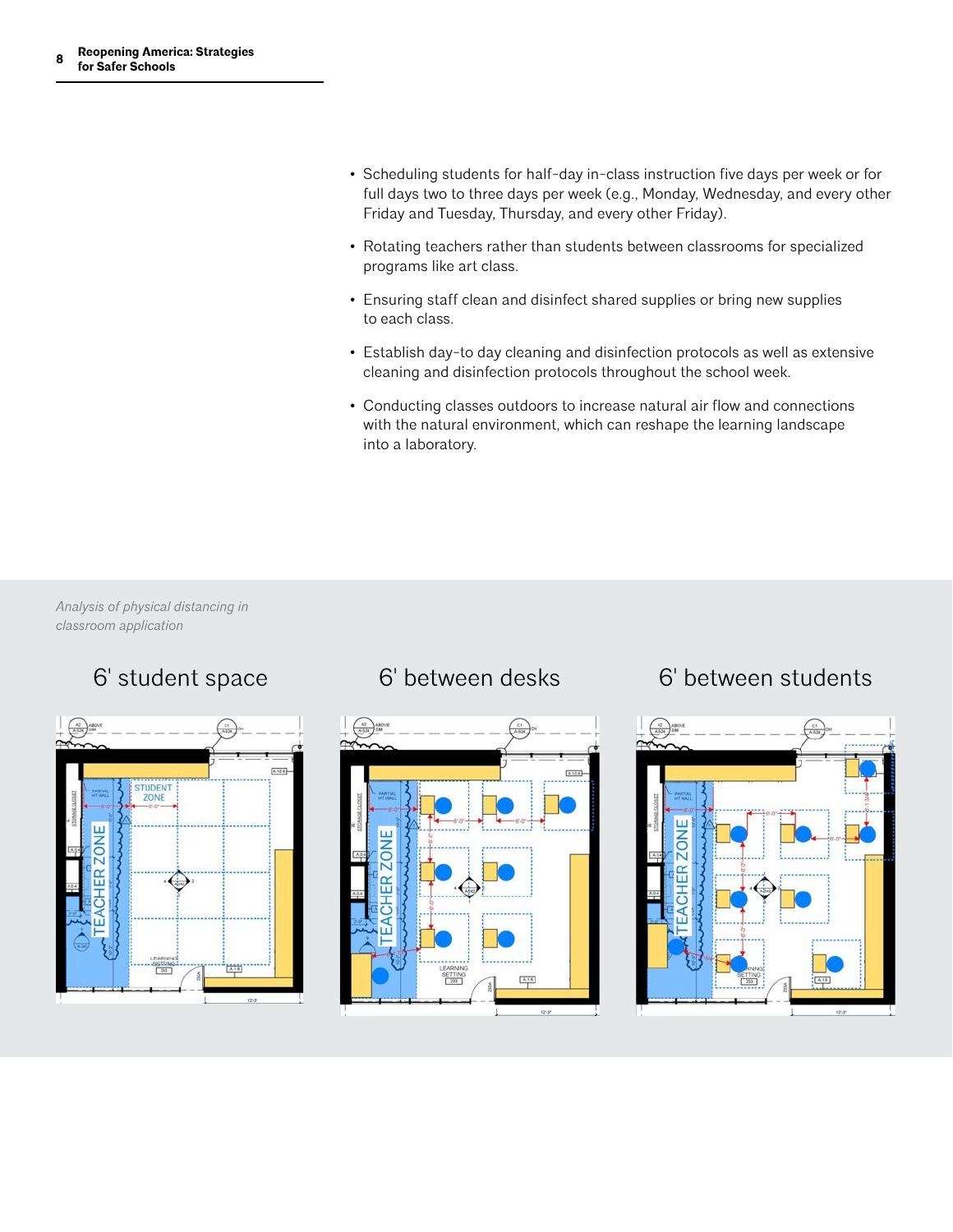## Single classroom (800 sq. ft.)

Pre-pandemic capacity: 24 desks (33 sf/student) Pandemic capacity: 12 desks (66 sf/student)

The numbered strategies below reference the [AIA](https://www.aia.org/resources/6292441-re-occupancy-assessment-tool)  [Re-occupancy Assessment](https://www.aia.org/resources/6292441-re-occupancy-assessment-tool) Tool framework.

**3.2.2** Remove non-essential furniture, equipment, and instructional materials to increase floor area and ease of cleaning

**3.9.8** Enhance acoustic treatment so students can hear and be heard through masks (ceiling application in this example)

**3.2.1** Stagger desks where possible and position to face the same direction

**3.4.5** Map the floor surface to delineate circulation and/or furniture location

**3.2.1** Provide or retrofit locking casters to limit furniture mobility where mobility could pose an issue for physical distancing

**3.7.6** Provide conferencing and "shareware" software to facilitate remote learning

**3.5.4** Provide touchless handwashing hygiene station near door

**3.5.5** Provide touchless drinking water dispenser

**3.4.2** Post hygiene, cleaning and sanitizing signage where staff and students can easily see it

**3.2.4** Ensure additional touchless trash cans are placed near entrances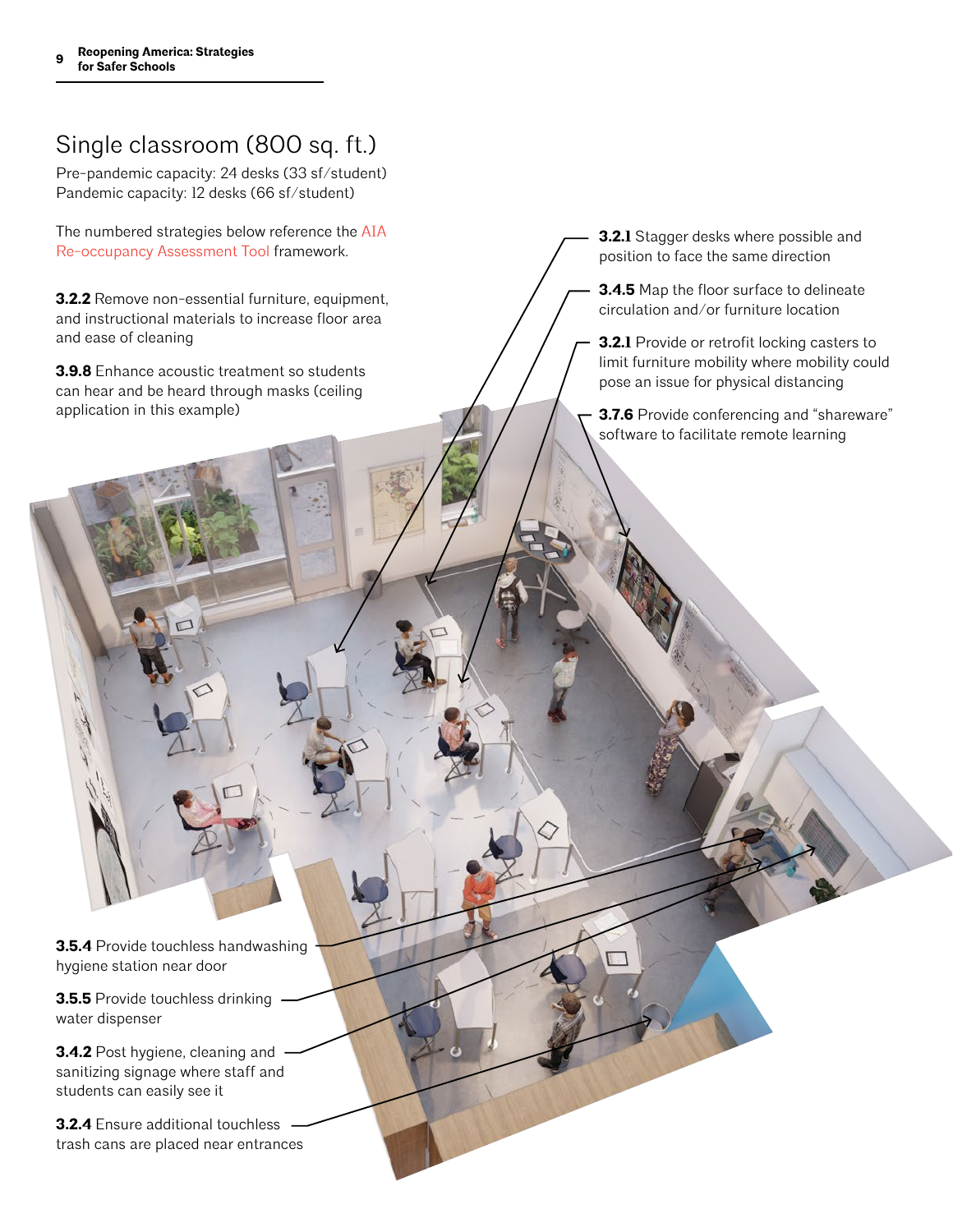## Double classroom (1,600 sq. ft.)

Pre-pandemic capacity: 48 desks (33 sf/student) Pandemic capacity: 24 desks (66 sf/student)

The numbered strategies below reference the [AIA](https://www.aia.org/resources/6292441-re-occupancy-assessment-tool)  [Re-occupancy Assessment](https://www.aia.org/resources/6292441-re-occupancy-assessment-tool) Tool framework.

**3.2.2** Increase floor area by opening movable partition

**3.1.3** Provide outdoor programming spaces

**3.3.5** Utilize natural daylight where possible

**3.6.1** Utilize operable windows for outside air intake if possible

**3.9.8** Enhance acoustics by equipping teacher with personal headset micropohone and speakers, particularly in large spaces when masks are being worn

**3.2.2** Remove/relocate corridor lockers to provide a wider path for common travel direction

**3.2.1** Stagger desks where possible and position to face the same direction

**3.4.5** Map the floor surface to delineate circulation and/or furniture location

**3.2.1** Provide or retrofit locking casters to limit furniture mobility where mobility could pose an issue for physical distancing

**4.3.5** Provide disposable towels and disinfectants for students to clean desks prior to and after use

**3.2.1** Stagger use of cubbies for student belongings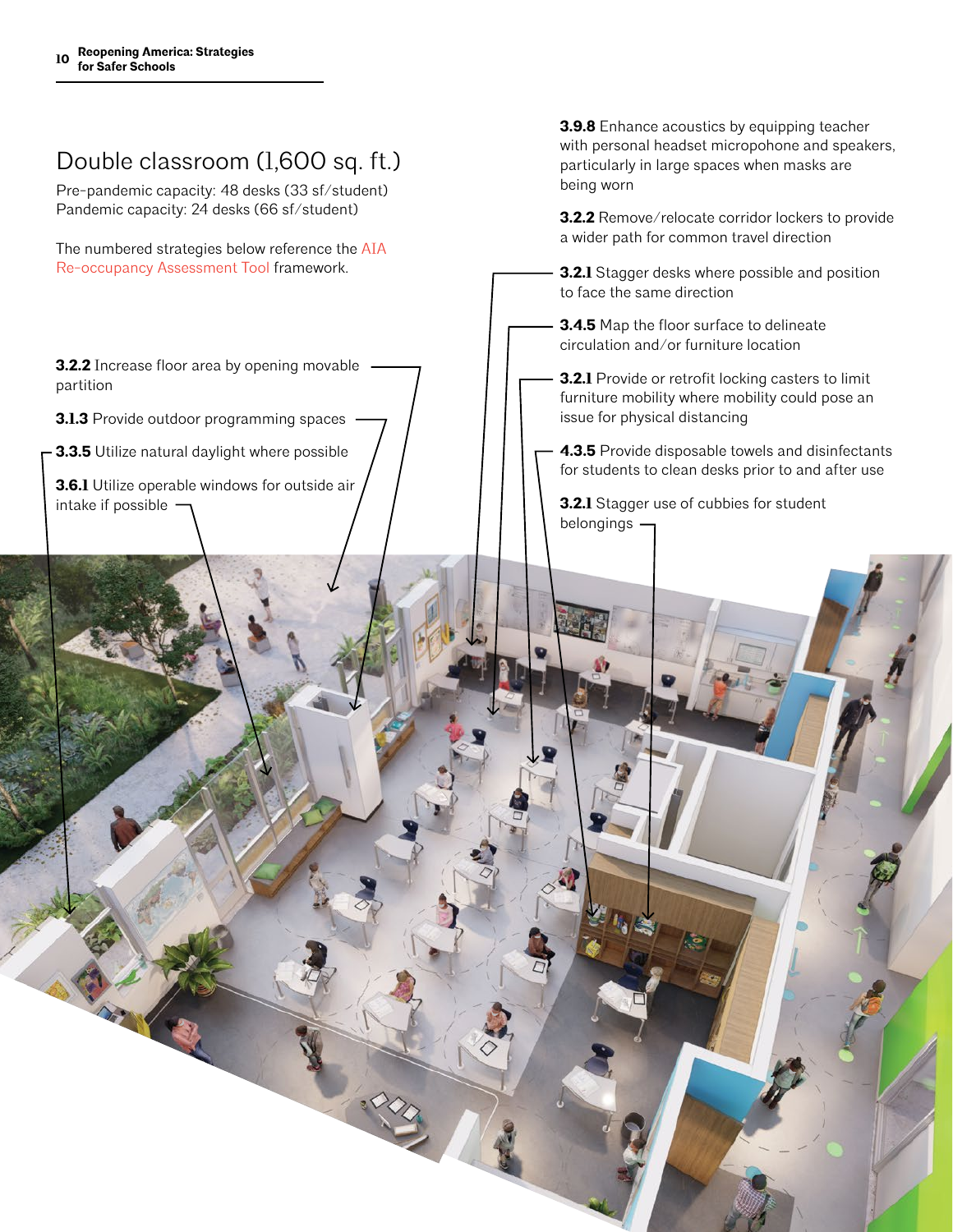#### **Cafeterias and food service**

Cafeterias and food service areas can present risk due to the high number of transactional activities that can spread pathogens. Additionally, cafeterias are typically intended for large groups, which is problematic for physical distancing and could require extensive queueing for food selection. Closing cafeterias for dining and repurposing them as instructional spaces is an opportunity to meet educational spatial needs. Strategies for food service while cafeterias are closed include:

- Asking staff and students to bring water bottles and brown bag lunches.
- Providing boxed meals or food vendor delivery to students in classrooms or for outdoor dining on staggered schedules; including accommodating nutritional needs of underserved students who rely on school lunch as the main meal of their day.
- Providing handwashing or hand sanitizing stations in classrooms with adequate and touchless recycling and trash receptacles.
- Eliminate the use of vending machines, devices, or salad bar areas with communal surfaces to acquire food or snacks.

When the number of COVID-19 disease cases are significantly reduced in the local community area, schools may consider the following strategies when resuming food service and dining in cafeterias:

- Providing physical distancing markers for lunch queuing.
- Using contactless point of sale.
- Selling grab-and-go packaged meals.
- Eliminating shared serving utensils or bins of cutlery; provide individually wrapped disposable utensils.
- Providing ample cleaning supplies and hand sanitizing stations.
- Encouraging occupants to pre-clean and clean up after themselves.

#### **Gymnasiums and assembly spaces**

Congregating in large groups can increase transmission risk. Additionally, activities such as exercising, cheering, and singing can increase the airborne droplet transmission spread. As a result, increased physical distancing and airflow would need to occur for such activities in gymnasiums, music and choir rooms, and other areas of assembly.

Control strategies to mitigate risk in gymnasium and assembly spaces include:

- Prohibiting all contact sports temporarily.
- Taking physical activities outdoors or exploring alternative options for group activities (i.e. sports for individuals like golf).
- Incorporating forms of physical activity that students can participate in that will support social-emotional well-being and minimize droplet production (e.g., yoga and meditation as opposed to volleyball).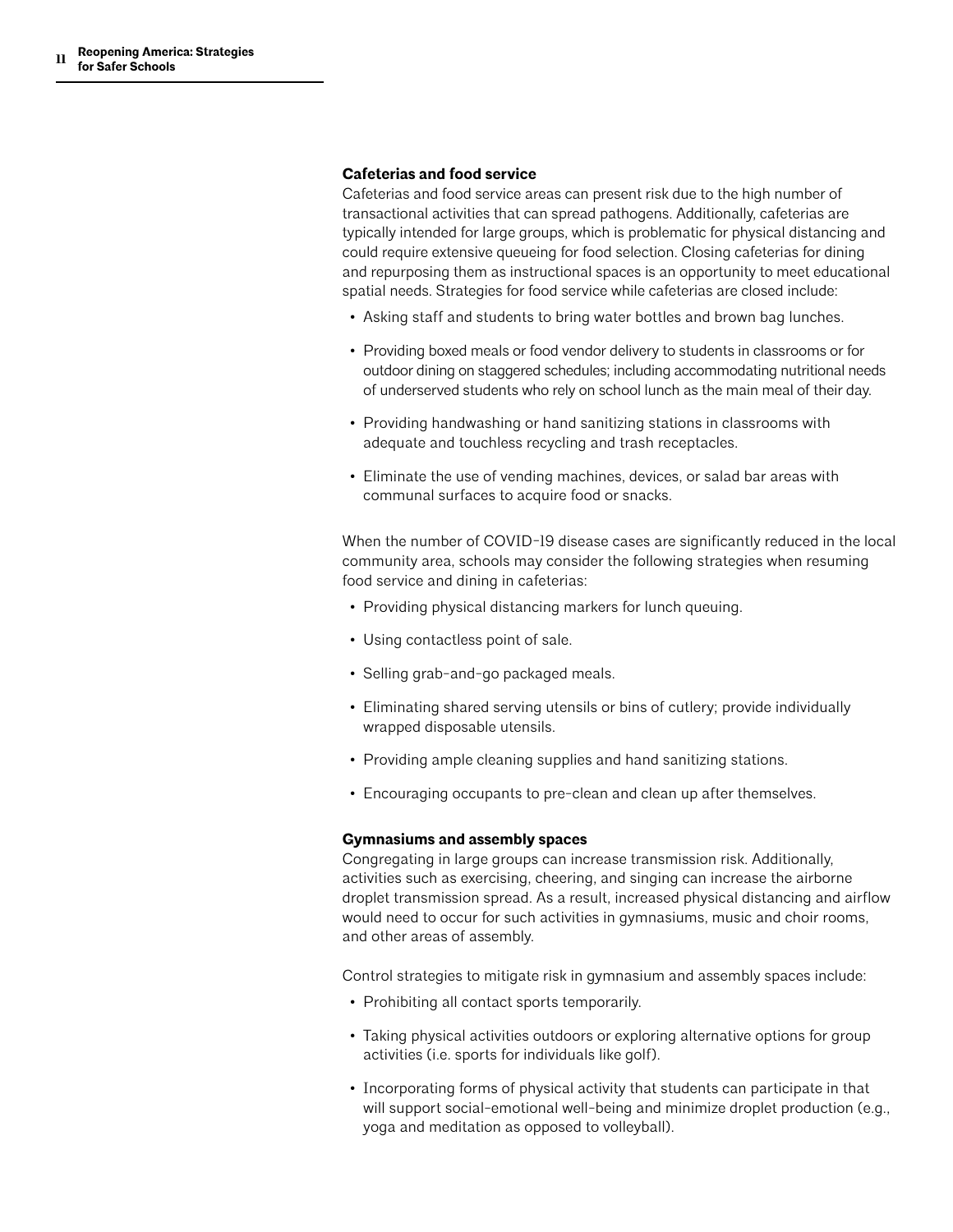- Eliminating or limiting shared equipment.
- Disinfecting any shared equipment between each user.

#### **Nurse's office/clinic areas**

Nurse's offices will be presented with new challenges as a result of COVID-19. Clinical areas are often tight quarters that may not allow for adequately distancing patient beds.

Control strategies to reduce the risk of virus transmission in nurse's offices and clinic areas, include:

- Identifying a space to temporarily and comfortably isolate a symptomatic student or staff member that is separated from non-symptomatic occupants, including students who need to obtain other medical care.
- Creating a self-contained medical room just outside the main school facility.
- Establishing a "nurse's zone" treatment area and integrating minimum social distancing between resting cots and using privacy curtains between beds.
- Developing cleaning and disinfecting protocols for both entering and leaving nursing care areas.
- Establishing one way traffic flow into and out of the nursing care area.
- Creating access to a nearby exit that is not the main entry or exit.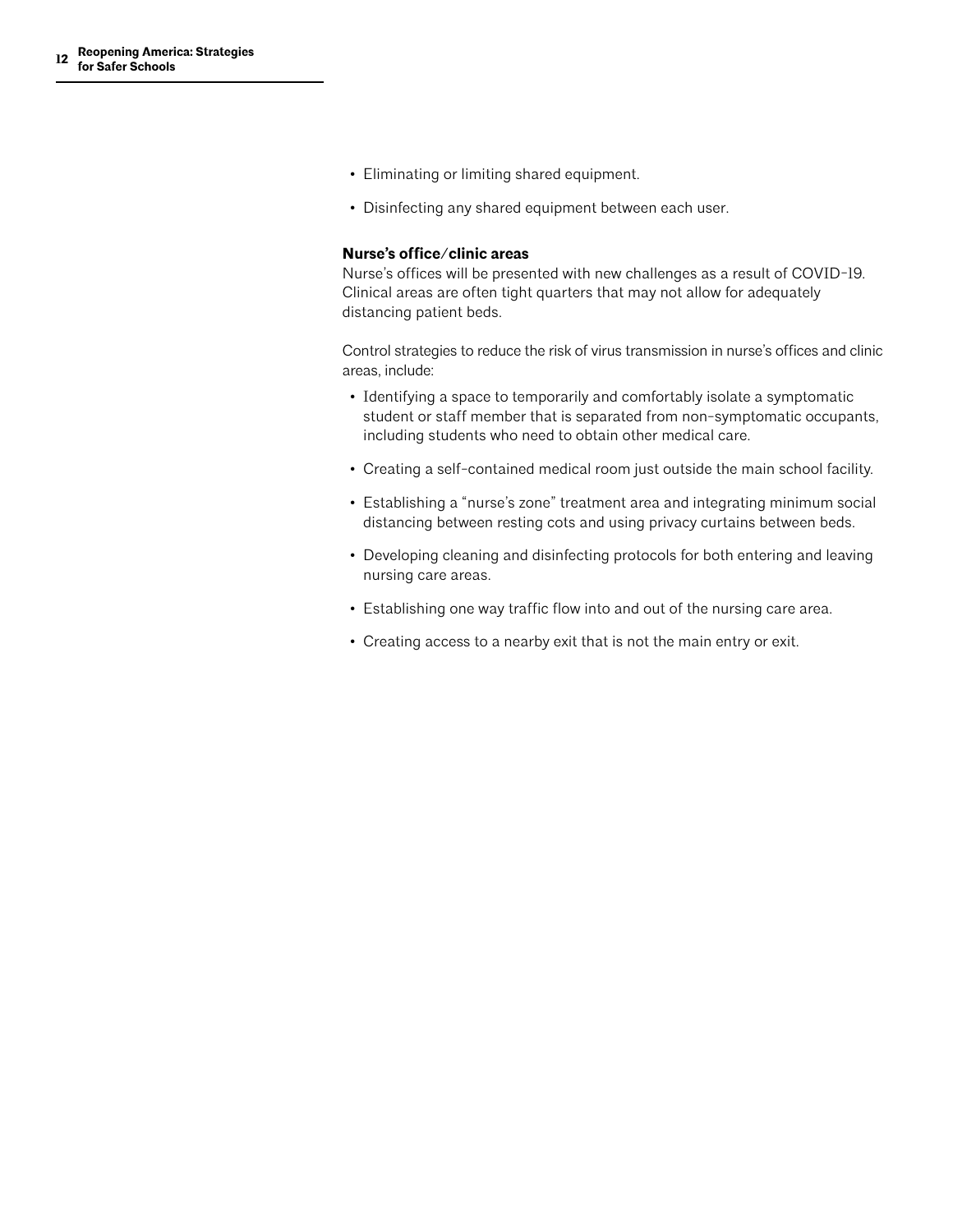#### **Public restrooms and staff spaces**

Hazards associated with restrooms and staff office spaces are common across multiple building types. Risk mitigation strategies for both of these spaces can be reviewed in the AIA report [Reopening buildings: Strategies for safer offices](https://www.aia.org/resources/6301958-reopening-america-strategies-for-safer-off?editing=true&tools=true).

School locker rooms will have hazards and strategies similar to restrooms.



### Locker room (900 sq. ft.)

Recommended (8–12) occupants

The numbered strategies below reference the [AIA Re-occupancy](https://www.aia.org/resources/6292441-re-occupancy-assessment-tool)  [Assessment](https://www.aia.org/resources/6292441-re-occupancy-assessment-tool) Tool framework.

**3.4.8** and **3.5.6** Install toilet lids and signs directing that lids must be closed before flushing

**3.2.3** or **3.9.2** Lock every other restroom stall door to restrict access and ensure minimum six-foot fixture spacing or replace or modify height of restroom stall enclosures

**3.5.3** Replace flush valves and faucets with touchless devices

**3.2.3** Restrict access to lavatories as makes sense to ensure minimum six-foot fixture spacing

**3.9.5** and **4.2.10** Provide touchless hand soap and paper towel dispensers, and remove or disconnect and restrict access to hand air dryers

**4.3.1** After class transition, allow for increased cleaning and waste removal (assume 3 student rotations per class)

**3.3.4** If possible, configure locker room entry to have no door

In addition to the strategies noted above, a more extensive list of controls for re-occupying schools and other buildings is available in [AIA's Re-occupancy](https://www.aia.org/resources/6292441-re-occupancy-assessment-tool)  [Assessment Tool](https://www.aia.org/resources/6292441-re-occupancy-assessment-tool).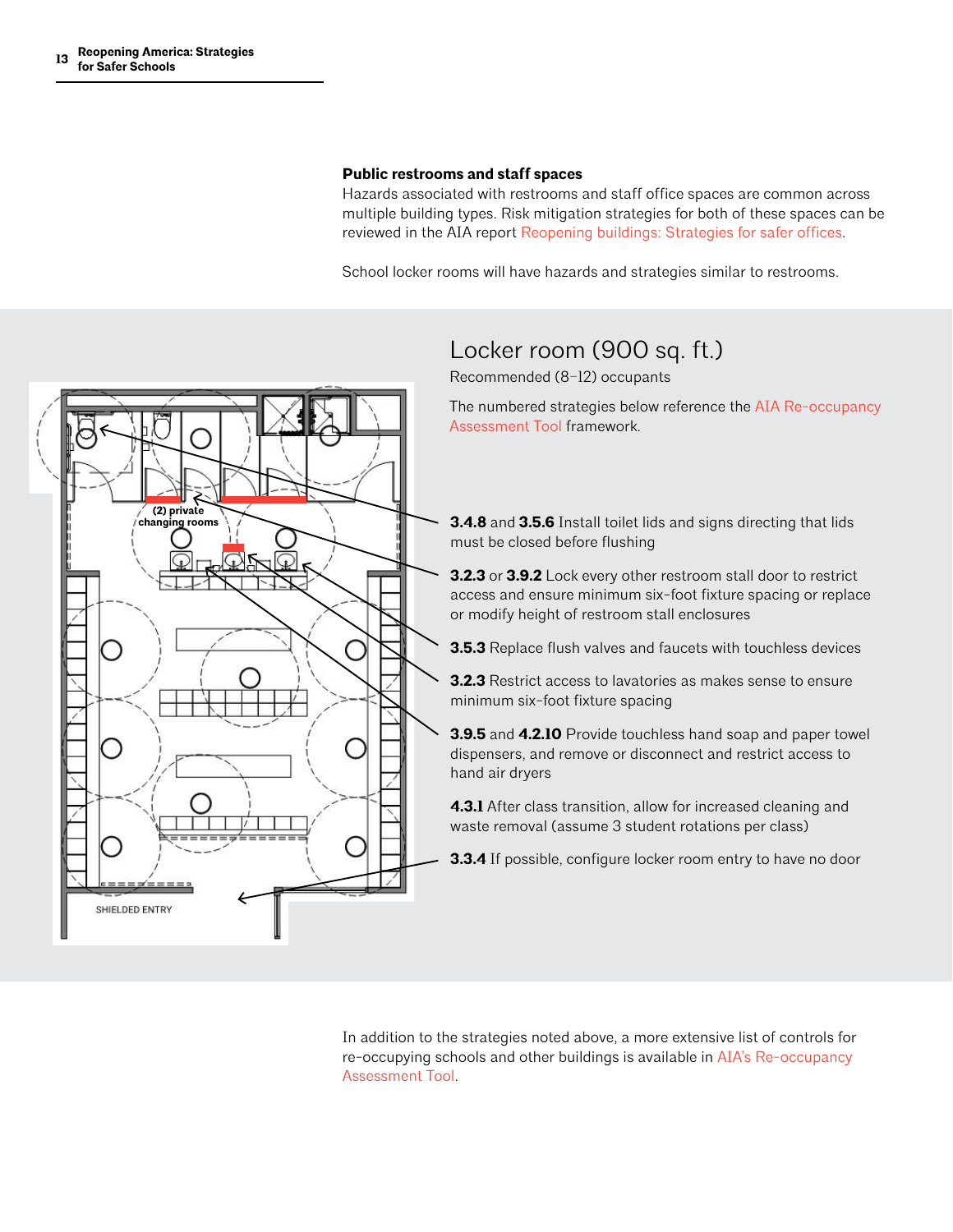### Long-term considerations

Over the past few decades, school design has developed to support the varying needs of students and has moved away from traditional modes of learning. Schools are now inherently places of transformation—cultivating new knowledge, awe-inspiring stories, and visions of children allowing transformation into young adults. How can we still cultivate this established educational process in the midst of a pandemic, while replanning and redesigning the educational buildings without failing the needs of an entire generation of learners? This moment in time is a great opportunity for our society to proactively improve our education system for generations to come by refocusing on accessibility, equity, and the innate needs of learners.

At a localized level, architects, educators, and students must work together to establish innovative solutions that will provide places—virtual or in-person where collaborative, problem-solving, agency-driven, and project-based learning can happen. Digital learning should not replace our classrooms longterm. As conditions evolve, our learning environments must also evolve in response to community interdependencies and student needs.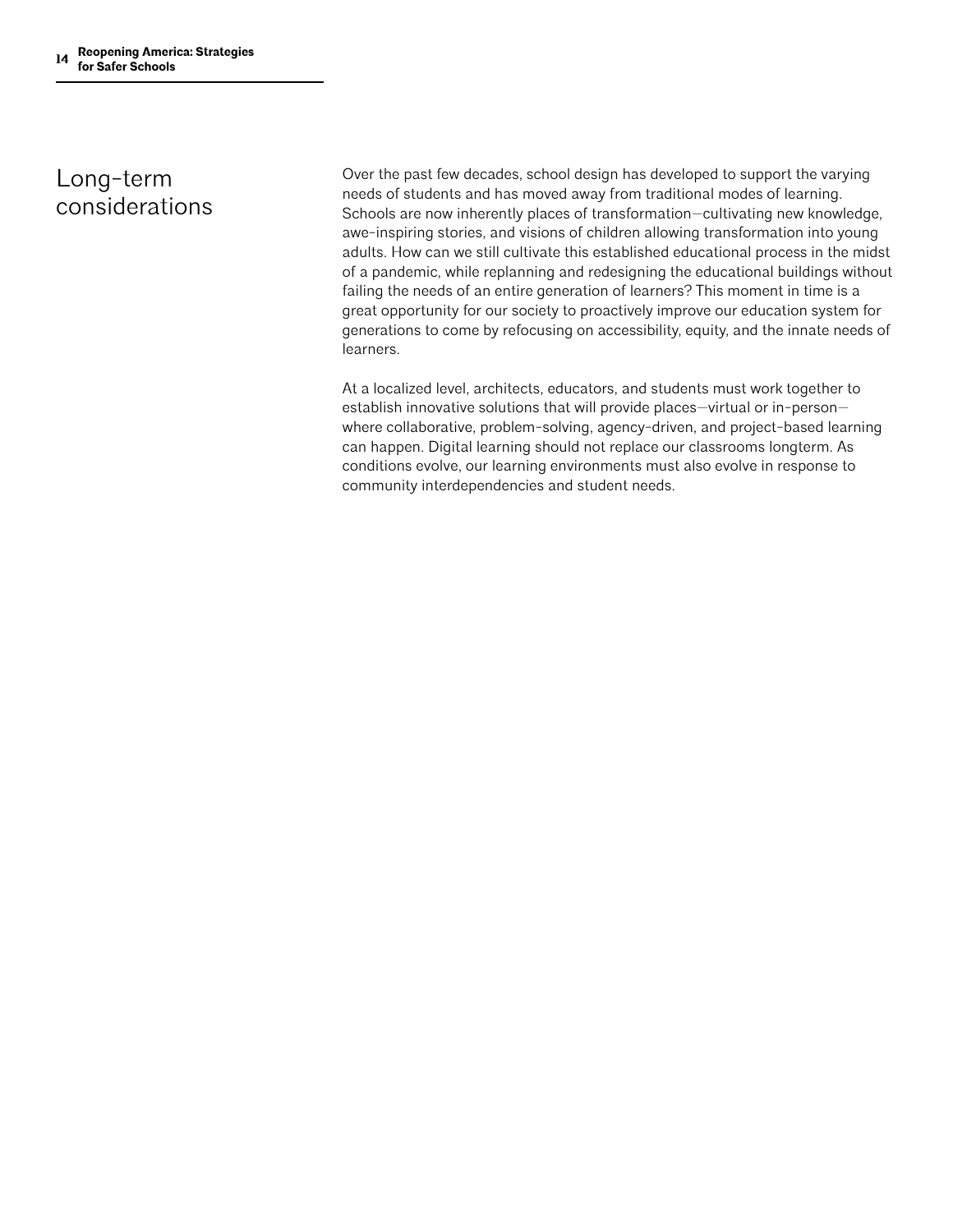### References

National Center for Education Statistics. Digest for Education Statistics. Public and private elementary and secondary teachers, enrollment, pupil/teacher ratios, and new teacher hires: Selected years, fall 1955 through fall 2028. [https://nces.ed.gov/programs/digest/d18/tables/dt18\\_208.20.asp](https://nces.ed.gov/programs/digest/d18/tables/dt18_208.20.asp)

National Center for Education Statistics. Digest for Education Statistics. Enrollment in elementary, secondary, and degree-granting postsecondary institutions, by level and control of institution, enrollment level, and attendance status and sex of student: Selected years, fall 1990 through fall 2028. [https://nces.ed.gov/programs/digest/d18/tables/dt18\\_105.20.asp](https://nces.ed.gov/programs/digest/d18/tables/dt18_105.20.asp)

Education Data: How Many Public Schools Are There in the U.S.? Author: Jaleesa Bustamante. [https://](https://educationdata.org/number-of-public-schools/) [educationdata.org/number-of-public-schools/](https://educationdata.org/number-of-public-schools/)

Human Rights Watch. COVID-19's Devastating Impact on Children. Governments Should Mitigate Harm, Protect Most Vulnerable. Published April 9, 2020. [https://www.hrw.org/news/2020/04/09/](https://www.hrw.org/news/2020/04/09/covid-19s-devastating-impact-children) [covid-19s-devastating-impact-children](https://www.hrw.org/news/2020/04/09/covid-19s-devastating-impact-children)

*The New York Times*. Coronavirus Is Shutting Schools. Is America Ready for Virtual Learning? Author: Dana Goldstein. Published March 13, 2020. [https://www.nytimes.com/2020/03/13/us/virtual](https://www.nytimes.com/2020/03/13/us/virtual-learning-challenges.html)[learning-challenges.html](https://www.nytimes.com/2020/03/13/us/virtual-learning-challenges.html)

*The Washington Post*. Millions of Public School Students Will Suffer from School Closures, Education Leaders Have Concluded. Authors: Laura Meckler, Valerie Strauss, and Joe Heim. Published April 13, 2020. [https://www.washingtonpost.com/local/education/online-learning-summer-school](https://www.washingtonpost.com/local/education/online-learning-summer-school-coronavirus/2020/04/11/de11c278-7adc-11ea-a130-df573469f094_story.html)[coronavirus/2020/04/11/de11c278-7adc-11ea-a130-df573469f094\\_story.html](https://www.washingtonpost.com/local/education/online-learning-summer-school-coronavirus/2020/04/11/de11c278-7adc-11ea-a130-df573469f094_story.html)

*The New York Times*. Hunger Program's Slow Start Leaves Millions of Children Waiting. Author: Jason DeParle. Published May 26, 2020. [https://www.nytimes.com/2020/05/26/us/politics/child-hunger](https://www.nytimes.com/2020/05/26/us/politics/child-hunger-coronavirus.html)[coronavirus.html](https://www.nytimes.com/2020/05/26/us/politics/child-hunger-coronavirus.html)

American Institute of Architects. Risk Management Plan for Buildings. Published June 1, 2020. [https://](https://www.aia.org/resources/6299432-risk-management-plan-for-buildings?editing=true&tools=true) [www.aia.org/resources/6299432-risk-management-plan-for-buildings?editing=true&tools=true](https://www.aia.org/resources/6299432-risk-management-plan-for-buildings?editing=true&tools=true)

Public School Review. Average Public School Student Size. [https://www.publicschoolreview.com/](https://www.publicschoolreview.com/average-school-size-stats/national-data) [average-school-size-stats/national-data](https://www.publicschoolreview.com/average-school-size-stats/national-data)

*Emerging Infectious Diseases*. Identifying and Interrupting Superspreading Events—Implications for Control of Severe Acute Respiratory Syndrome Coronavirus 2. Authors: Thomas R. Frieden and Christopher T. Lee. Published June 2020. [https://wwwnc.cdc.gov/eid/article/26/6/20-0495\\_article](https://wwwnc.cdc.gov/eid/article/26/6/20-0495_article)

Centers for Disease Control and Prevention. Interim Guidance for Administrators of US K-12 Schools and Child Care Programs. [https://www.cdc.gov/coronavirus/2019-ncov/community/schools](https://www.cdc.gov/coronavirus/2019-ncov/community/schools-childcare/guidance-for-schools.html)[childcare/guidance-for-schools.html](https://www.cdc.gov/coronavirus/2019-ncov/community/schools-childcare/guidance-for-schools.html)

*Clinical Gastroenterology and Hepatology*. Diarrhea During COVID-19 Infection: Pathogenesis, Epidemiology, Prevention, and Management. Authors: Ferdinando D'Amico, Daniel C. Baumgart, Silvio Danese, Laurent Peyrin-Biroulet. Published April 8, 2020. doi: 10.1016/j.cgh.2020.04.001

The American Society of Heating, Refrigerating and Air-Conditioning Engineers. Statement on Relationship Between COVID-19 and HVAC in Buildings. Press release. Published April 20, 2020. [https://www.ashrae.org/about/news/2020/ashrae-issues-statements-on-relationship-between](https://www.ashrae.org/about/news/2020/ashrae-issues-statements-on-relationship-between-covid-19-and-hvac-in-buildings)[covid-19-and-hvac-in-buildings](https://www.ashrae.org/about/news/2020/ashrae-issues-statements-on-relationship-between-covid-19-and-hvac-in-buildings)

American Institute of Architects. Reopening America: strategies for safer buildings COVID-19 emerging research and public health data as of May 2020. Published June 1, 2020. [http://content.aia.org/sites/](http://content.aia.org/sites/default/files/2020-06/AIA_Public_Health_Briefing.pdf) [default/files/2020-06/AIA\\_Public\\_Health\\_Briefing.pdf](http://content.aia.org/sites/default/files/2020-06/AIA_Public_Health_Briefing.pdf)

Centers for Disease Control and Prevention. Reopening Guidance for Cleaning and Disinfecting Public Spaces, Workplaces, Businesses, Schools, and Homes. [https://www.cdc.gov/coronavirus/2019-ncov/](https://www.cdc.gov/coronavirus/2019-ncov/community/reopen-guidance.html) [community/reopen-guidance.html](https://www.cdc.gov/coronavirus/2019-ncov/community/reopen-guidance.html)

University of Nebraska–Lincoln, College of Engineering. School Environmental Effects on Student Achievement (SEESA). <https://engineering.unl.edu/healthy-schools/>

The American Society of Heating, Refrigerating and Air-Conditioning Engineers. ASHRAE Standard: Ventilation for Acceptable Indoor Air Quality. [http://arco-hvac.ir/wp-content/uploads/2016/04/](http://arco-hvac.ir/wp-content/uploads/2016/04/ASHRAE-62_1-2010.pdf) [ASHRAE-62\\_1-2010.pdf](http://arco-hvac.ir/wp-content/uploads/2016/04/ASHRAE-62_1-2010.pdf)

The American Society of Heating, Refrigerating and Air-Conditioning Engineers. Upgrading & Improving Filtration. <https://www.ashrae.org/technical-resources/building-readiness#upgrading>

American Industrial Hygiene Association. Recovering from COVID-19 Building Closures. [https://aiha](https://aiha-assets.sfo2.digitaloceanspaces.com/AIHA/resources/Public-Resources/RecoveringFromCOVID-19BuildingClosures_GuidanceDocument.FINAL.pdf)[assets.sfo2.digitaloceanspaces.com/AIHA/resources/Public-Resources/RecoveringFromCOVID-](https://aiha-assets.sfo2.digitaloceanspaces.com/AIHA/resources/Public-Resources/RecoveringFromCOVID-19BuildingClosures_GuidanceDocument.FINAL.pdf)[19BuildingClosures\\_GuidanceDocument.FINAL.pdf](https://aiha-assets.sfo2.digitaloceanspaces.com/AIHA/resources/Public-Resources/RecoveringFromCOVID-19BuildingClosures_GuidanceDocument.FINAL.pdf)